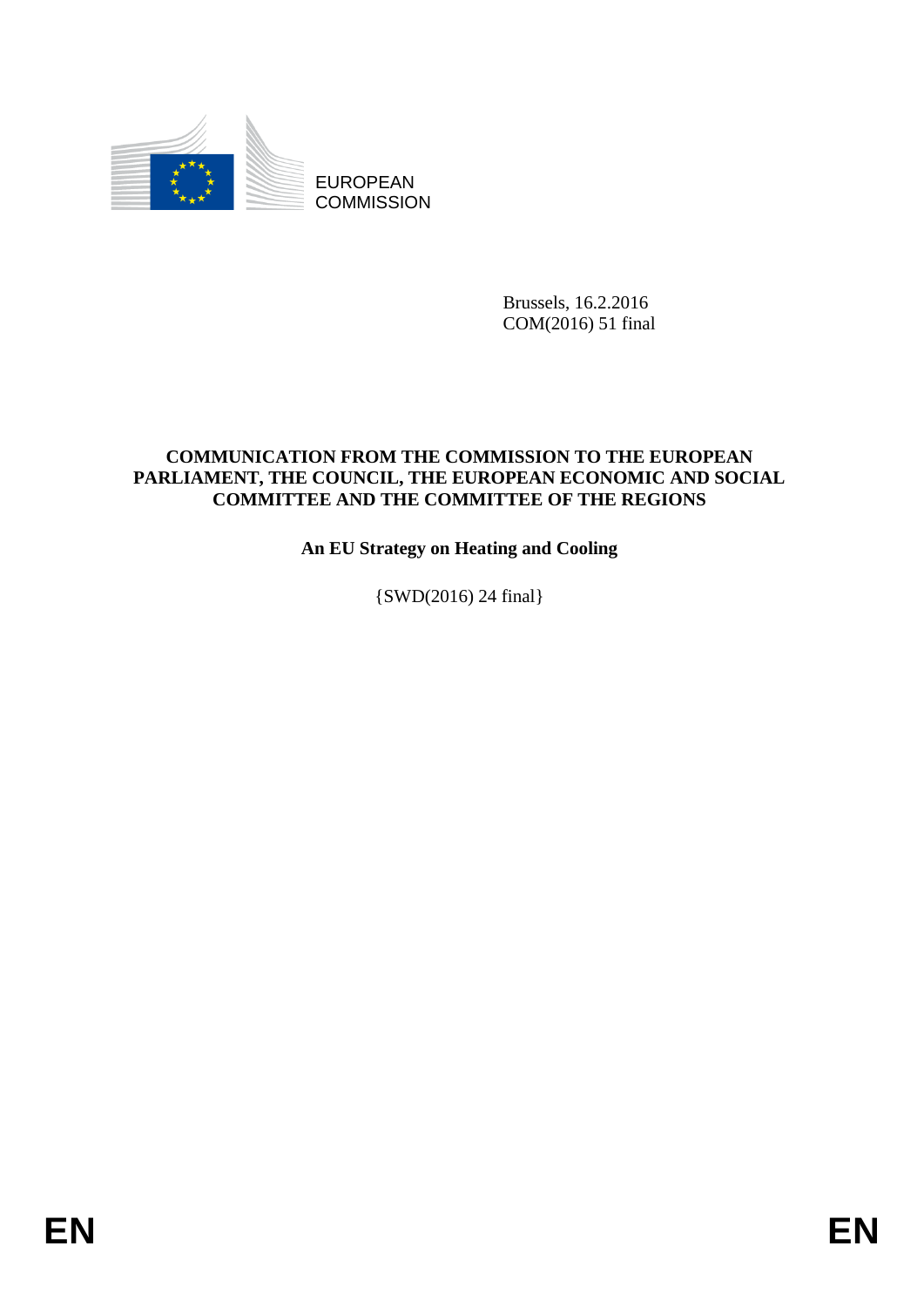# **1. INTRODUCTION**

Heating and cooling consume half of the EU's energy and much of it is wasted. Developing a strategy to make heating and cooling more efficient and sustainable is a priority for the Energy Union<sup>1</sup>. It should help to reduce energy imports and dependency, to cut costs for households and businesses, and to deliver the EU's greenhouse gas emission reduction goal and meet its commitment under the climate agreement reached at the COP21 climate conference in Paris.

Although the heating and cooling sector is moving to clean low carbon energy, 75% of the fuel it uses still comes from fossil fuels (nearly half from gas). While this strategy will contribute to reducing import dependency, security of supply remains a priority, especially in Member States that rely on a single supplier<sup>2</sup>.

Heating and cooling and the electricity system can support each other in the effort to decarbonise. It is essential to recognise the links between them and exploit synergies.

This strategy provides a framework for integrating efficient heating and cooling into EU energy policies by focusing action on stopping the energy leakage from buildings, maximising the efficiency and sustainability of heating and cooling systems, supporting efficiency in industry and reaping the benefits of integrating heating and cooling into the electricity system. It is accompanied by a Staff Working Document giving an overview of this complex sector<sup>3</sup>. The solutions will be examined in the ongoing reviews of legislation under the Energy Union.

A smarter and more sustainable use of heating and cooling is within reach as the technology is available. Actions can be deployed rapidly, without prior investment in new infrastructure, and with substantial benefits for both the economy and individual consumers, provided that (household) consumers can afford to invest or have access to the finance needed to do so.

# **2. VISION AND GOALS**

To achieve our decarbonisation objectives, **buildings** must be decarbonized. This entails renovating the existing building stock, along with intensified efforts in energy efficiency and renewable energy, supported by decarbonized electricity and district heating. Buildings can use **automation and controls** to serve their occupants better, and to provide flexibility for the electricity system through reducing and shifting demand, and thermal storage.

**Industry** can move in the same direction, taking advantage of the economic case for efficiency and new technical solutions to use more renewable energy. In this sector, however, some fossil fuel demand can be expected for very high temperature processes. Industrial processes will continue to produce **waste heat and cold**, as will infrastructure. Much of it could be reused in buildings nearby.

While this is a vision for the longer term, big gains can be reaped immediately.

 $\frac{1}{(20M)(2015)}$  80 final.

 $2^2$  See accompanying Proposal for a Regulation concerning measures to safeguard the security of gas supply and Communication on an EU strategy for liquefied natural gas and gas storage.

 $3$  SWD(2016)24. Sources for the data in this document can be found there.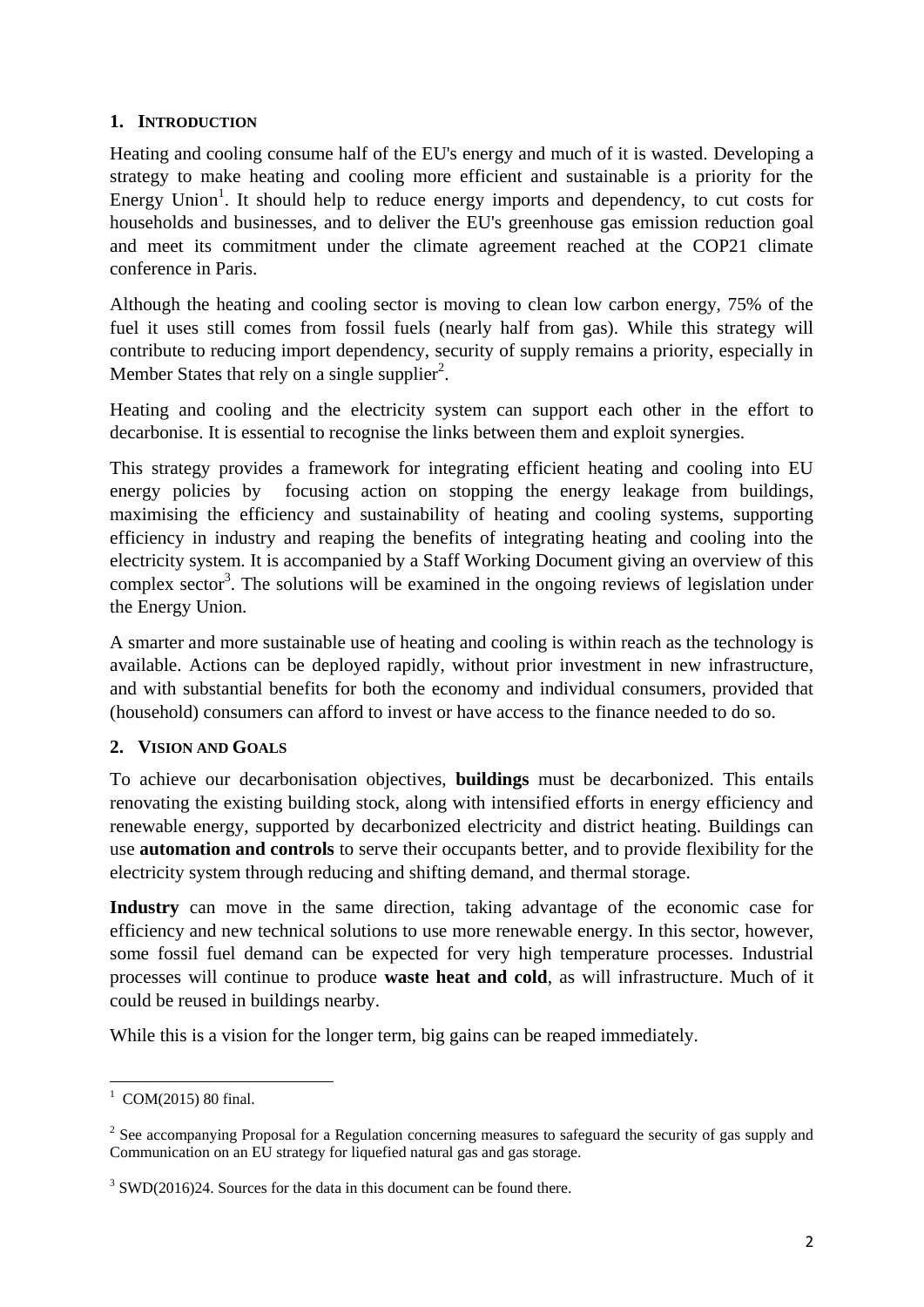# **3. CHALLENGES**

With 50% (546 Mtoe) of final energy consumption<sup>4</sup> in 2012, heating and cooling is the EU's biggest energy sector. It is expected to remain so.

Renewables accounted for 18% of the primary energy supply for heating and cooling in 2012, while fossil fuels accounted for 75%.





With the EU targets for 2020, renewable energy is growing. In their National Renewable Energy Action Plans, each Member State adopted a renewable energy target for heating and cooling. Most are on track to achieve them; some are switching faster than planned<sup>5</sup>. Renewable energy sources (RES) share of energy used in heating is highest in Baltic and Nordic Member States (ranging from 43% in Estonia to 67% in Sweden). Biomass is the most widely used renewable energy for heating today, representing some 90% of all renewable heating. The Commission will propose at the end of 2016 a bioenergy sustainability policy, which will take into account the impact of bioenergy on the environment, land-use and food production.

**<sup>.</sup>**  $4\,684$  Mtoe of primary energy.

<sup>5</sup> COM(2015) 293 final.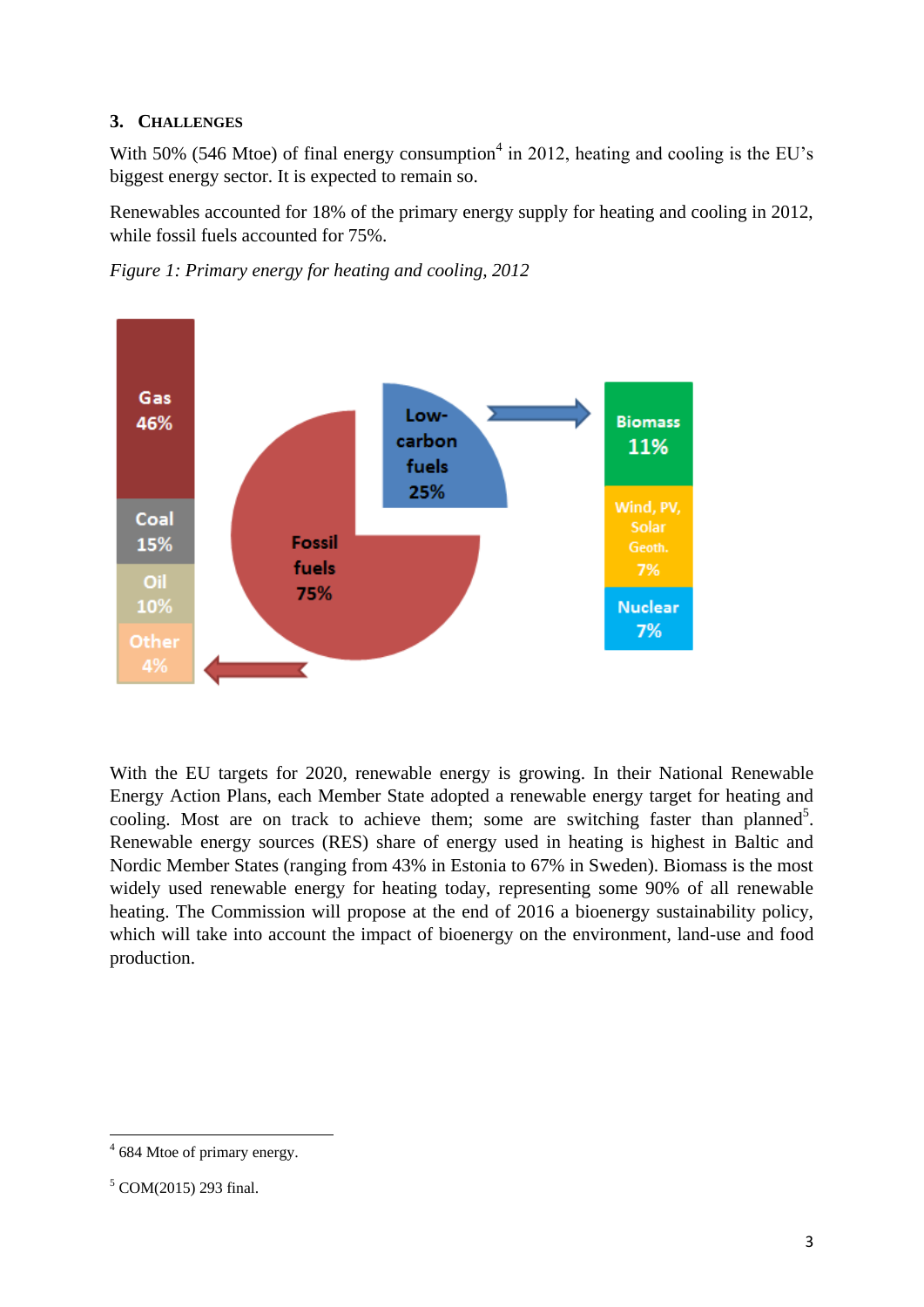

*Figure 2: Final energy consumption for heating and cooling, 2012*

45% of energy for heating and cooling in the EU is used in the residential sector, 37% in industry and 18% in services. Each sector has potential to reduce demand, increase efficiency and shift to renewable sources.

# **Barriers to energy renovation of buildings**

Buildings (and people living in them) are the first consumers of heating and cooling. Space heating accounts for more than 80% of heating and cooling consumption in colder climates. In warmer climates, space cooling is the most important - and is growing.

Buildings frequently lose heat or cold due to poor quality. Two thirds of the EU's buildings were built when energy efficiency requirements were limited or non-existent; most of these will still be standing in 2050. Big savings can be made through simple renovations such as insulating the attic, walls and foundations, and installing double or triple glazing<sup>6</sup>. These are cheapest when they are done as part of other building works. Nature-based solutions, such as well-designed street vegetation, green roofs and walls providing insulation and shade to buildings also reduce energy demand by limiting the need for heating and cooling.

Different forms of building ownership require different measures to drive energy-efficient renovation.

Around 70% of the EU population lives in **privately owned residential buildings**. Owners often do not undertake cost-efficient renovations because they lack awareness of the benefits, lack advice on the technical possibilities, face split incentives (for instance in multi-apartment buildings) and have financing constraints.

In **privately-owned rented buildings** – a large share in some countries – the main challenges are split incentives, tenancy rules and finance. Incentives are 'split' in the sense that property owners have little incentive to invest if the tenant pays the energy bill. Some countries have

**<sup>.</sup>** <sup>6</sup> Given the long lifetime of buildings, it is essential to encourage design improvements that will reduce their environmental impacts and increase the durability and recyclability of their components in line with the Circular Economy Communication (COM(2015) 614 final).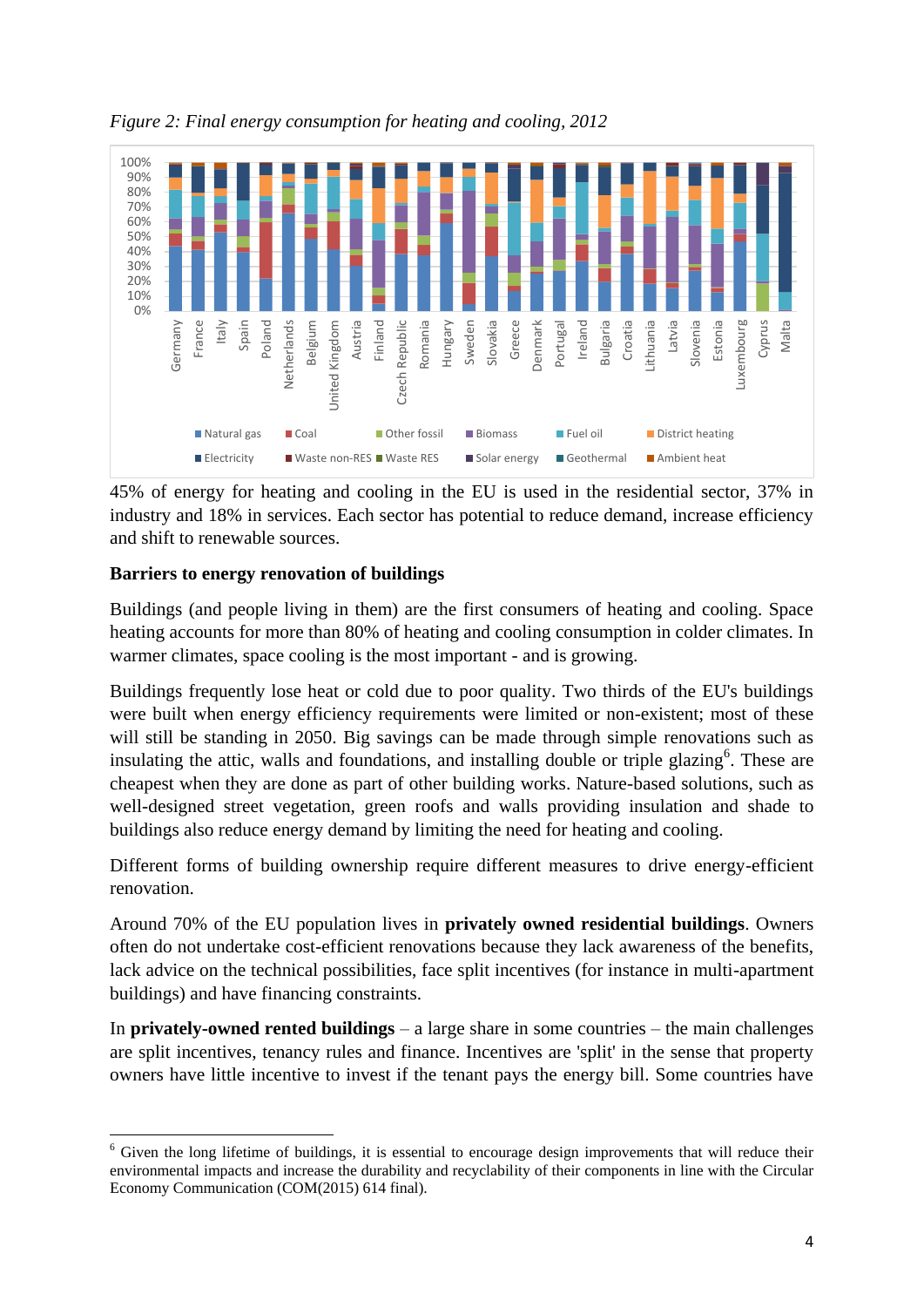systems under which lower energy costs due to energy efficiency improvements can be used to justify an increase in the rent.

**Buildings owned by public bodies**, including social housing, account for a considerable share of the stock. Buildings like schools, universities and hospitals are highly visible and often energy intensive.

The main challenge for renovation of public buildings is shortage of funds. Energy Performance Contracting<sup>7</sup> and Energy Service Companies (ESCOs) can offer technical assistance, expertise and access to capital. In the US, it is standard practice to involve ESCOs in refurbishing public sector buildings, and the sector has revenues of more than USD 6 billion. In the EU, this market is underdeveloped.

**Service buildings**, such as banks, offices and shops, make up a quarter of the stock. Energy consumption per square meter is on average 40% higher than in residential buildings. Electricity consumption is particularly high with complex systems for lighting, air conditioning or ventilation. This sector also consumes most of Europe's space cooling<sup>8</sup>. Refrigeration demand is high in supermarkets (where it typically accounts for more than 40% of energy consumption) and data centres (25-60% of operating costs).

Lack of expertise and training affects all sectors. Too few professionals have the required expertise in energy efficient construction and in efficient and renewable energy technologies. Architects can incorporate advanced design and construction materials and smart technologies into all aspects of buildings, from insulation to lighting. But installers are the "market makers" for many technologies.

On average, Europeans spend 6% of their consumption expenditure on heating and cooling; 11% cannot afford to keep their homes warm enough in winter. Consumer choice is limited by a lack of information on actual energy consumption and costs, and often by lack of financial means to invest in the most efficient technology. It is difficult to compare technologies and solutions on the basis of lifetime costs and benefits, quality and reliability.

#### **Financing**

Despite the compelling economic rationale, there are few attractive financial products for building renovation.

The EU budget for 2014-2020 significantly increased its contribution. The European Structural and Investment Funds (ESIF) will allocate some EUR 19 billion for energy efficiency and EUR 6 billion for renewable energy, notably in buildings and district heating and cooling, around EUR 1 billion for smart distribution grids, and funding for research and innovation based also on priorities chosen in the national or regional Smart Specialisation Strategies. The Horizon 2020 research and innovation programme will allocate EUR 2.5 billion for energy efficiency and EUR 1.85 billion for renewable energy. Furthermore, due to the European Fund for Strategic Investments based on the EU guarantee, mobilisation of at

**<sup>.</sup>** <sup>7</sup> Energy Performance Contracting allows energy upgrades to be funded from cost reductions. An ESCO implements a project to deliver energy efficiency or renewable energy, and uses the cost savings/renewable energy sales to repay the costs.

<sup>&</sup>lt;sup>8</sup> The service sector consumed 96 Mtoe of final energy in 2012 for heating and cooling. Space heating accounted for 62% of this; cooling for 19%; hot water for 14%; and process heating for 5%.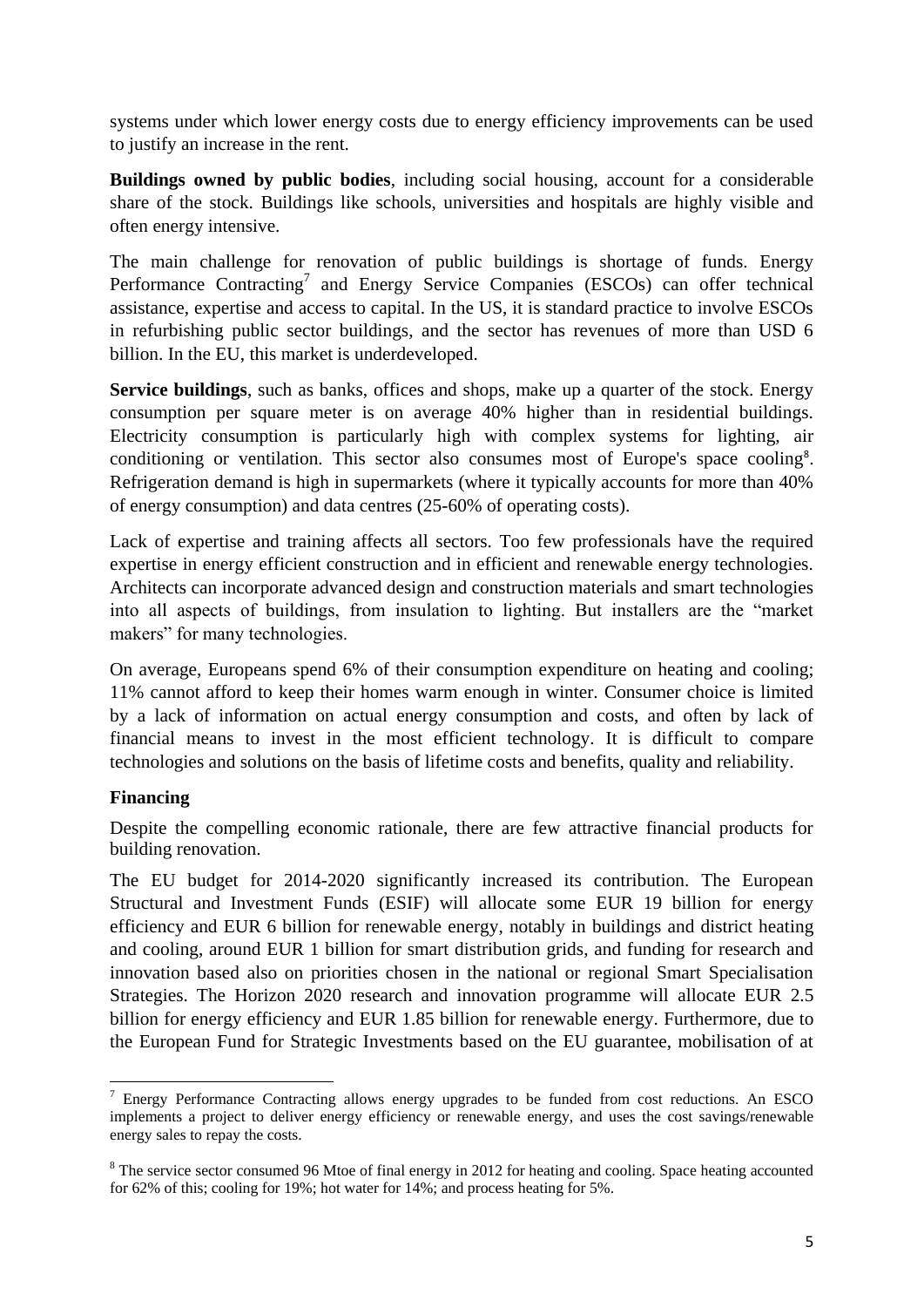least 315 billion EUR of additional investment is expected. Boosting investment in sustainable energy projects is one of strategic priorities of EFSI and some of them have been already approved.

But public finance neither can nor should play the primary role. The energy efficiency market must mature and become fully investible. As confirmed in the report from the Energy Efficiency Financial Institutions Group  $(EEFIG)^9$ , project promoters and investors still need to understand and trust that energy cost savings lead to additional available cash-flow and better energy performance leads to higher asset values. The Commission will address these issues under the 'Smart Finance for Smart Buildings' initiative, in cooperation with EEFIG, as announced in the Energy Union Strategy.

#### **Heating and cooling equipment**

Almost half of the EU's buildings have individual boilers installed before 1992, with efficiency of 60% or less. 22% of individual gas boilers, 34% of direct electric heaters, 47% of oil boilers and 58% of coal boilers are older than their technical lifetime.

Decisions on replacing old appliances are typically made under pressure, when the heating system breaks down. Comparison of prices between solutions, as well as information on how their existing system performs, is not easily available for most consumers. This leads them to continue using older, less efficient technologies.

In some parts of Europe, up to three quarters of outdoor fine particulate matter pollution is attributable to household heating with solid fuels (including coal and biomass). The Commission has initiated infringement procedures on ambient air quality<sup>10</sup> against several Member States, referring two cases regarding persistently high levels of fine particulate matter to the European Court of Justice in 2015. The Commission warns about the negative impact on air quality from the use of coal (lignite) and boilers and stoves with poor emission standards<sup>11</sup> for heating as healthier solutions are available, easily accessible and more efficient and cheaper in the long run.

Ecodesign and energy labelling requirements for space and water heaters came into application in 2015. The sale of inefficient boilers is now banned. Consumers see efficiency ratings – both for single technologies and for packages that include the use of renewables. The transition that these measures are expected to foster should bring annual energy savings of 600 TWh and  $CO<sub>2</sub>$  emission reductions of 135 million tonnes by 2030. At the same time, emissions of air pollutants will also be reduced.

The new Regulation on fluorinated greenhouse gases<sup>12</sup> will also accelerate the refurbishment of heating and cooling. Climate-friendly refrigerants offer great energy saving potentials, but

**<sup>.</sup>** <sup>9</sup> [EEFIG](https://ec.europa.eu/energy/en/news/new-report-boosting-finance-energy-efficiency-investments-buildings-industry-and-smes) [\(www.eefig.eu\)](http://www.eefig.eu/) was set up by the European Commission and the United Nations Environment Programme Finance Initiative in 2013 to increase energy efficiency investments across the EU.

 $10$  [Directive 2008/50/EC.](http://eur-lex.europa.eu/legal-content/en/ALL/?uri=CELEX:32008L0050)

 $11$  In some Member States the use of biomass in households contributes to more than 50% of their national emissions of particulate matter.

 $12$  EU Regulation 517/2014.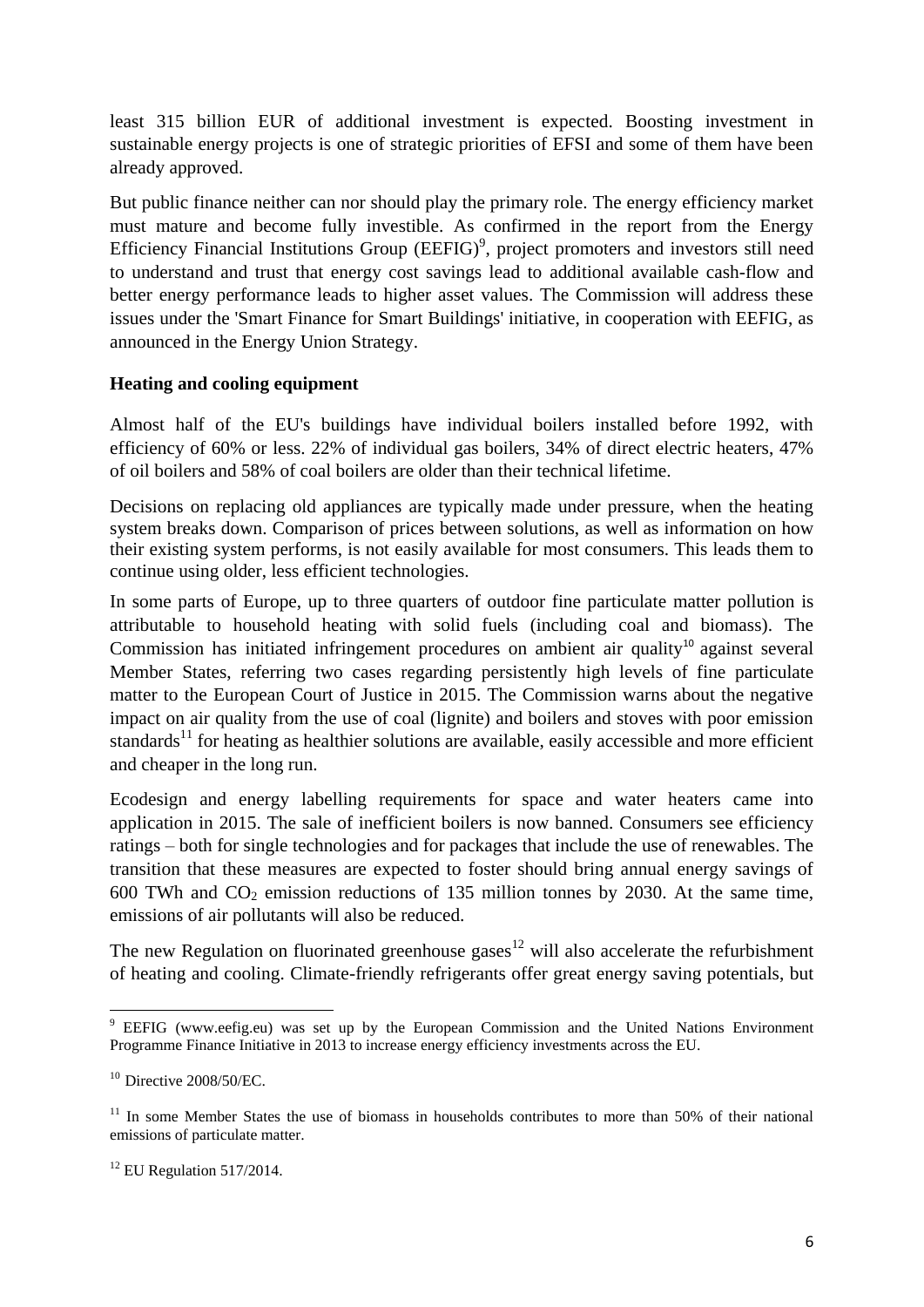require for some applications an update of existing standards to ensure their safe use. To that end the Commission has initiated the process of reviewing the relevant European standards.

A good time to replace an old heating system is when a building is refurbished. Transformation to an efficient building makes it possible to shift to heat pumps, solar or geothermal heating or waste heat. These appliances save costs. Heat pumps can turn one unit of electricity or gas into 3 or more units of heating or cooling, while solar thermal does not need fuel input for heating. In addition, there is a number of innovative highly efficient technologies that quickly approach market-readiness, such as stationary fuel cells.

|           | <b>Best Available Technology</b><br>(BAT) class for space heaters<br>(including packages) |
|-----------|-------------------------------------------------------------------------------------------|
| $A + + +$ | Packages using renewables                                                                 |
| $A++$     | Heat pumps (renewable)<br>Best biomass boiler (renewable)                                 |
| A+        | Gas cogeneration                                                                          |
| A         | Condensing gas boilers                                                                    |
| в         |                                                                                           |
| с         | Non-condensing gas boilers                                                                |
|           | Electric resistance                                                                       |

*Figure 3: Efficiency rating of new space heating appliances<sup>13</sup>*

A wide range of renewable heating and cooling solutions is available and scaling-up the market would reduce their price. The Energy Labelling Directive (2010/30/EU) states that Member State incentives for products such as heaters need to aim at the highest performance levels. In line with the G20 2020 statement about inefficient fossil fuel subsidies, the Commission is calling on Member States to focus incentives on non-fossil fuel based heating and cooling technologies.

Cooling comes mostly from electric devices, although there are promising innovative low energy cooling technologies. A recently adopted ecodesign regulation covering cooling products completes the set of requirements for heating and cooling. It will bring fuel savings of 5 Mtoe per year in 2030, corresponding to 9 million tonnes of  $CO<sub>2</sub>$ .

#### **Industry**

Industry accounted for a quarter of the EU's final energy consumption in 2012. 73% of this is used for heating and cooling. European industry has cut its energy intensity twice as fast as the US since 2000. The improvement rate is steeper in energy intensive sectors $14$ . The reason is clear: energy is an important cost. By putting a price on  $CO<sub>2</sub>$  emissions, the EU Emissions Trading Scheme has provided an incentive to use low carbon fuels and to invest in energy efficiency.

<sup>1</sup>  $13$  Packages of space or combination heaters, temperature control and solar device ranked  $A++$  include a heat pump or a heater using fossil fuel or biomass, temperature controls and a solar device.

 $14$  The chemical sector halved its energy intensity over the last 20 years.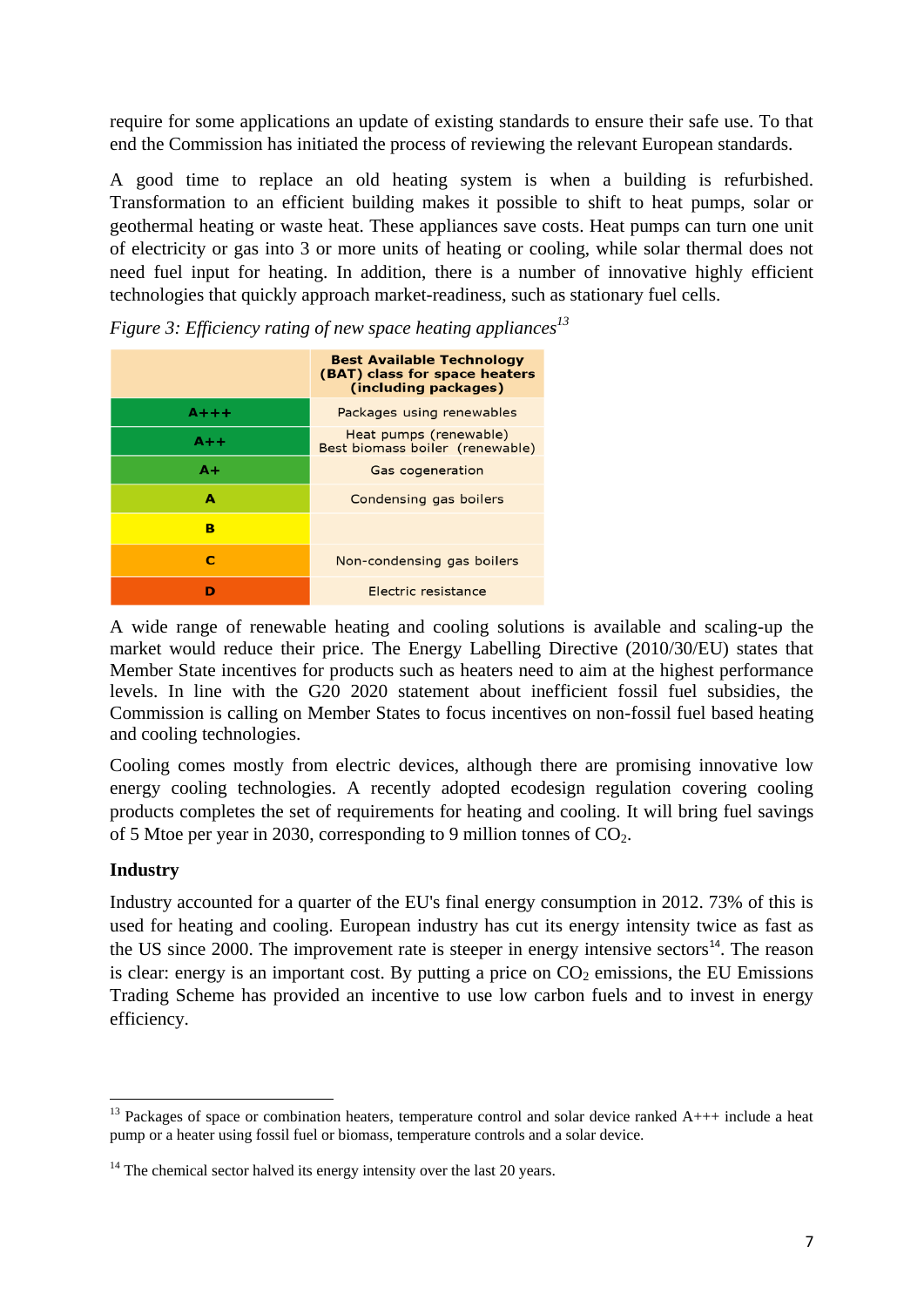Significant potential remains. Using existing technologies, it is possible to reduce energy costs in industry by 4-10% with investments that pay for themselves in less than 5 years. However, the visibility of energy savings is low.

Collectively, SMEs' energy demand is considerable. They often have fewer resources and less access to finance to make improvements. They may lack the capacity to run such projects and, not having a direct carbon-price incentive, they rarely view energy efficiency as a priority, especially in their early years.

Financial institutions often remain reluctant to provide financial products due to perceived risks.

The use of renewable energy in industry is limited. Nearly all is biomass, despite the market maturity – at least for low-temperature heat – of heat pumps, solar and geothermal<sup>15</sup>. With technological development, more applications for medium-temperature heat (up to 250°C) will become market feasible.

#### **Waste heat and cold**

Some industries generate heat as a by-product. Much more of this could be reused within plants or sold to heat buildings nearby. The same applies to waste heat from power stations, the service sector and infrastructure such as metros<sup>16</sup>.

Waste cold is generated in sites such as liquefied natural gas terminals and gas grids. It is rarely reused, although the technology to do so is already used on a commercial basis in some district cooling systems. Integrating the production, consumption and reuse of waste cold creates environmental and economic benefits and reduces the primary energy demand for cold.

The barriers to the use of these resources are lack of awareness and of information on the resource available; inadequate business models and incentives; a lack of heat networks; and lack of cooperation between industry and district heating companies.

#### **4. SYNERGIES IN THE ENERGY SYSTEM**

The future electricity grid will integrate more renewable energy, especially wind and solar including decentralised supplies. So supply and demand must become more flexible, through wider use of demand reduction, demand response mechanisms and energy storage.

Linking heating and cooling with electricity networks will reduce the cost of the energy system – to the benefit of consumers. For example, off-peak electricity can be used to heat water in lagged tanks which can store energy for days and even weeks.

#### **District heating and cooling**

District heating provides 9% of the EU's heating. In 2012 the main fuel was gas (40%), followed by coal (29%) and biomass (16%). District heating can integrate renewable electricity (through heat pumps), geothermal and solar thermal energy, waste heat and

<sup>1</sup> <sup>15</sup> Several small solar thermal process heat systems exist in Europe with heat costs between  $\epsilon$ 38 and  $\epsilon$ 120 per MWh. At present solar heat can mainly be used for processes ranging from 20°C to 100°C.

<sup>&</sup>lt;sup>16</sup> The technical potential has been estimated to cover all the EU's space heating demand; the economically recoverable potential, however, requires analysis of local conditions.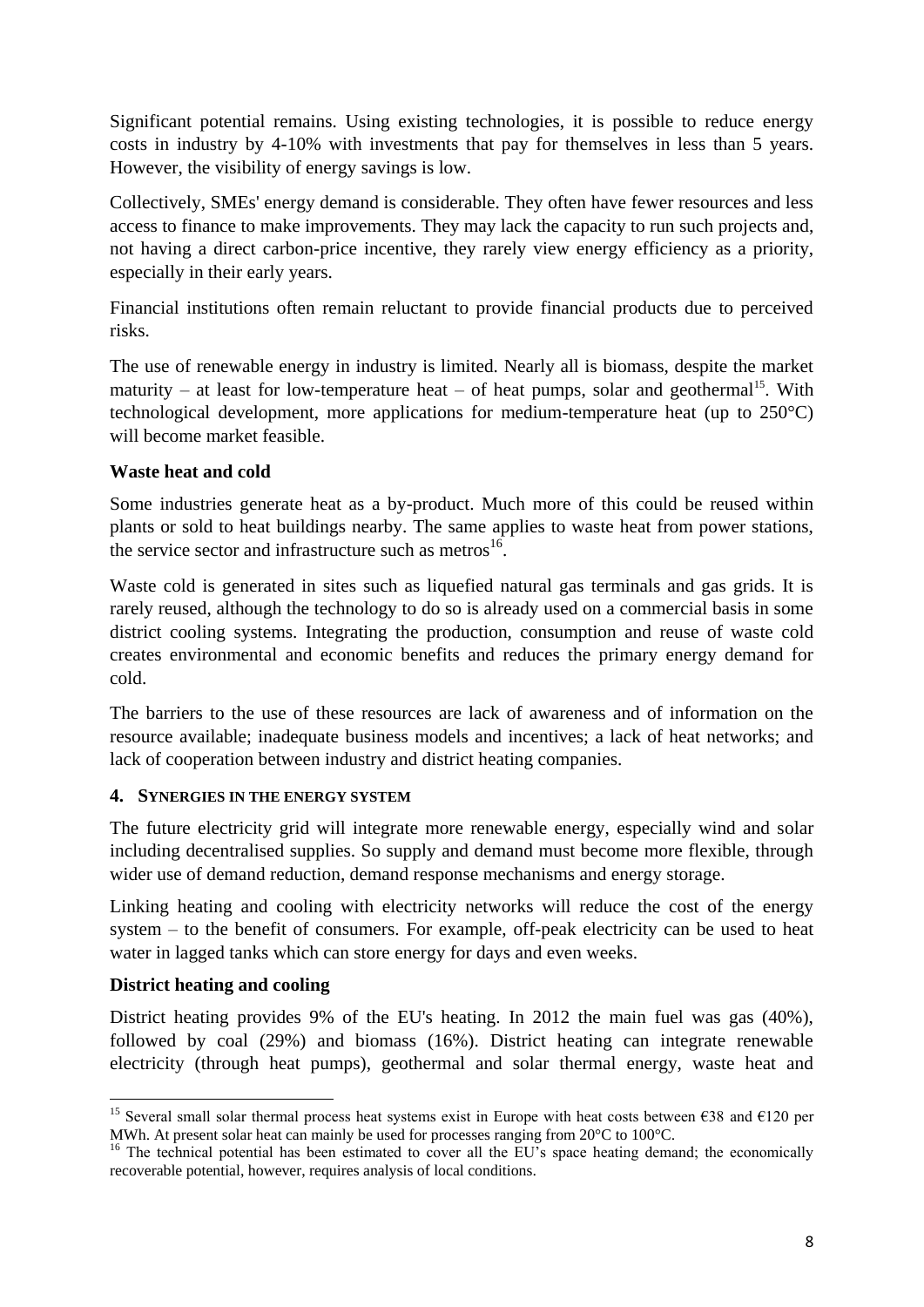municipal waste. It can offer flexibility to the energy system by cheaply storing thermal energy, for instance in hot water tanks or underground.

District heating has long traditions in Member States with cold winters. In some countries, district heating is seen as an attractive option for companies and consumers and as a means of improving energy efficiency and renewables deployment. Elsewhere, though, old systems have shrunk due to lack of investment or unfavourable price regulation, low performance and negative consumer perceptions. Some Member States are making efforts to modernise and expand old systems – others, where the technology is hardly known, are building new ones. District heating and cooling can also contribute to air quality objectives, especially if it substitutes or avoids solid fuel domestic heating.

Synergies between waste-to-energy processes and district heating/cooling could provide a secure, renewable, and in some cases, more affordable energy in displacing fossil fuels. A forthcoming Commission's Communication on waste-to-energy will address this issue in detail.

# **Cogeneration of heat and power (CHP)**

CHP can produce significant energy and  $CO<sub>2</sub>$  savings compared with separate generation of heat and power. It is used in industry and the services sector to save money and ensure a stable and reliable heat and electricity supply.

Combination with thermal storage increases the efficiency of CHP as heat production can be stored rather than curtailed if not needed at that moment. Many CHP technologies are capable of using renewable energy (geothermal, biogas), alternative fuels (e.g. hydrogen) and waste heat. Tri-generation<sup>17</sup> should also be exploited to use the heat production for cooling in summer.

The economic potential of cogeneration is not being exploited. The sector faces barriers such as the complex need to comply with both electricity and heat supply regulations. Smaller units face grid connection and grid access barriers, such as slow processes for granting permits and high charges. These regulatory and administrative barriers have not been fully addressed yet by Member States.

#### **Smart buildings**

A smart building connected to a smart grid allows remote or automatic control of heating and cooling, water heating, appliances and lighting depending on the time and date, humidity, outdoor temperature, and whether the building is occupied.

The automatic management of energy demand in buildings allows consumers to take part in demand response, adjusting the timing of their consumption in response to the price of electricity.

The trend for businesses and households to produce their own electricity opens new costcontainment opportunities. In addition to allowing active participation in energy markets, selfconsumption can lower energy system costs e.g. solar PV can meet peak demand for electricity for air conditioning. Generating and consuming electricity locally can also reduce losses to the system and increase its resilience.

**<sup>.</sup>**  $17$  Tri-generation refers to the simultaneous generation of three forms of energy - heating, power and cooling.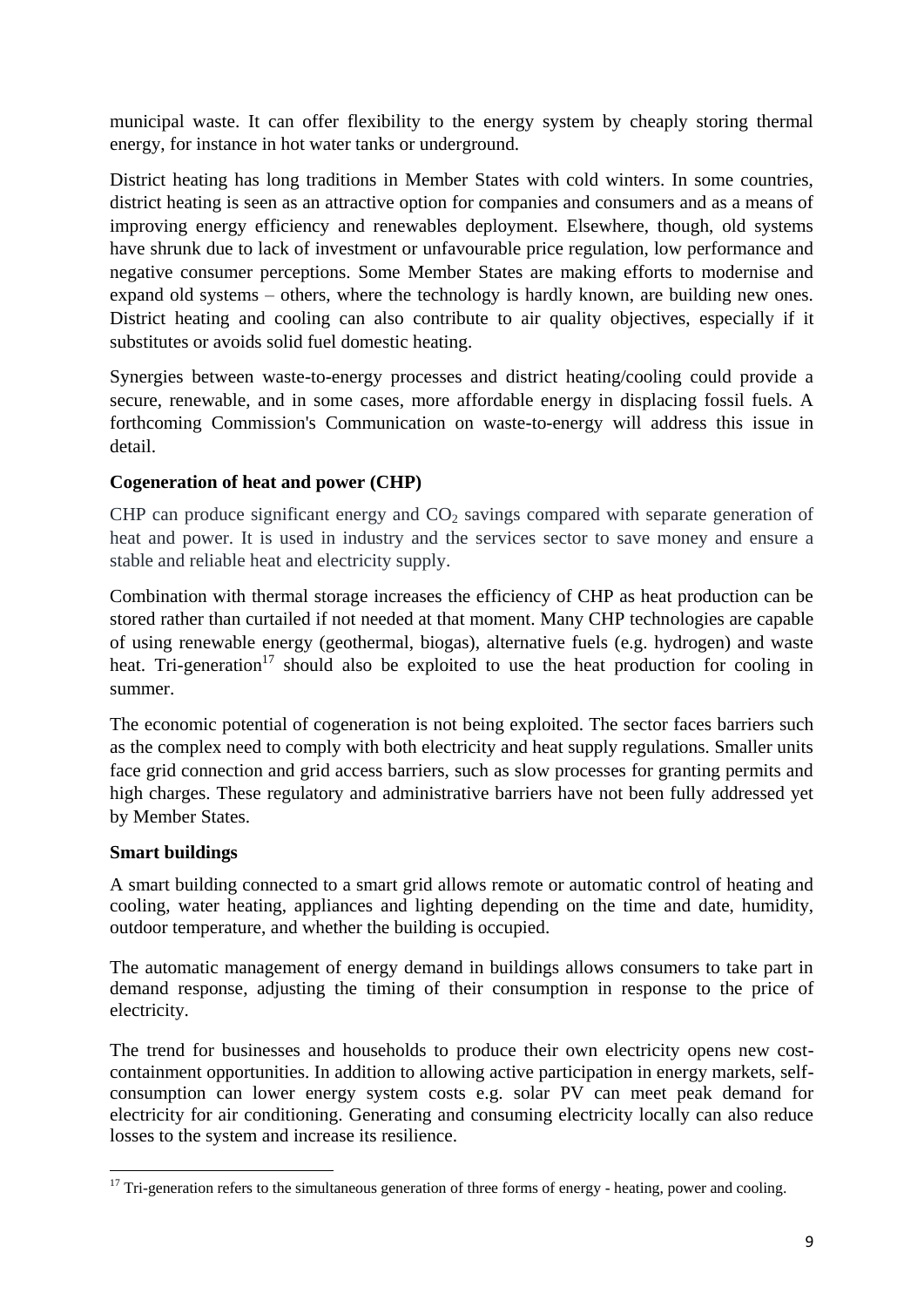#### **5. TOOLS AND SOLUTIONS**

Heating and cooling are produced locally in markets that are fragmented. Tackling the obstacles to more efficient and sustainable heating and cooling will require action at local, regional and national level, within a supportive European framework.

Under the Energy Efficiency Directive (EED), Member States have already developed National Energy Efficiency Action Plans setting out actions to reduce demand for heating and cooling; building renovation strategies which provide a better framework for investment; and comprehensive assessments of the potential for high-efficiency cogeneration and district heating.

The Commission invites Member States:

- To review their property laws to address how to share gains from energy improvements in private rented properties between landlords and tenants, and how to share benefits and costs among residents of multi-apartment buildings. This could be set out in the legal status of condominiums or the regulation of building associations;
- To ensure that a share of energy efficiency funding is dedicated to improvements for energy-poor households or (as a proxy) for those living in the most deprived areas, for example, by investing in energy-efficient heating and cooling equipment;
- To work with stakeholders to raise consumer awareness of household energy efficiency aspects, and especially with bodies, such as consumer associations, that can advise consumers about efficient and sustainable forms of heating, cooling and insulation;
- To stimulate the take-up of the recommendations of company energy audits;
- To support local and regional actors who can improve the bankability of investments through 'bundling' individual projects into bigger investment packages. Initiatives such as the ELENA Facility, Smart Cities and Communities and the new integrated Covenant of Mayors for Climate & Energy could encourage this approach.

As part of the Energy Union governance, Member States' national energy and climate plans should integrate the heating and cooling sector.

#### **Buildings**

The Energy Performance of Buildings Directive (EPBD) lays down a framework for improving the energy performance of Europe's building stock. The uptake of energy performance requirements will gradually reduce energy demand and increase supply from renewable sources. However, the rate of building renovation is low (0.4 to 1.2% per year).

As part of the review of the EPBD (including REFIT component) in 2016, the Commission will look into strengthening the reliability of energy performance certificates and reinforcing their signals for renewable energy.

The Commission will examine:

Developing a toolbox of measures to facilitate renovation in multi-apartment buildings;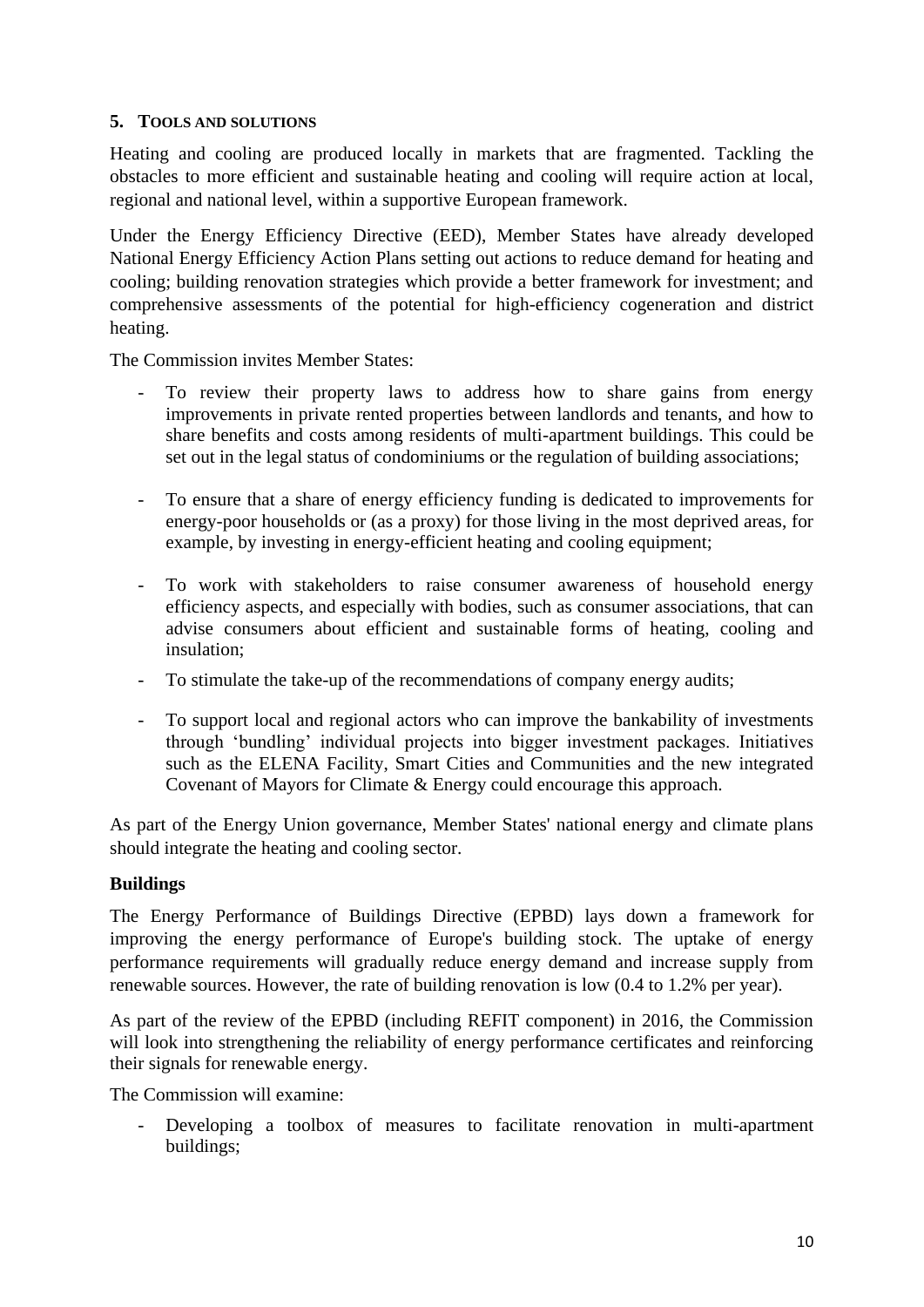- Promoting proven energy efficiency models for publicly owned educational buildings and hospitals;
- Using inspections of boilers to provide information on the efficiency of existing heating and cooling systems $^{18}$ ;
- Facilitating the market uptake of voluntary certification schemes for non-residential buildings.

The EED established consumer rights to information on heating and cooling consumption. However, the frequency of metering and billing information may still not be sufficient to provide consumers with real- or near- time consumption data. When preparing the review of the energy efficiency legislation and the electricity market design initiative in 2016, the Commission will look into:

- Strengthened feedback to consumers through advanced metering and billing;
- Making advanced tools for metering, control and automation based on real time information standard requirements for service sector buildings;
- Empowering consumers to participate in demand response, thus saving them money.

# **Renewable-based and efficient heating and cooling**

In the reviews of the EPBD, the EED and the Renewable Energy Directive, the Commission will look into:

- Promoting renewable energy through a comprehensive approach to speed up the replacement of obsolete fossil fuel boilers with efficient renewable heating and increasing the deployment of renewable energy in district heating and CHP;
- Supporting local authorities in preparing strategies for the promotion of renewable heating and cooling;
- Setting up a website with price comparison tools on the lifetime costs and benefits of heating and cooling systems.

#### **Smart systems**

Smart grids, smart metering, smart homes and buildings, self-generation and thermal and electrical and chemical storage need to be promoted by a modern market design.

As part of the Electricity Market Design, Renewable Energy Directive and EED reviews, the Commission will look into:

- Rules to integrate thermal storage (in buildings and district heating) into flexibility and balancing mechanisms of the grid;

<sup>1</sup> <sup>18</sup> This is being introduced for instance in Germany. Boilers older than 15 years will have to be labelled by experts.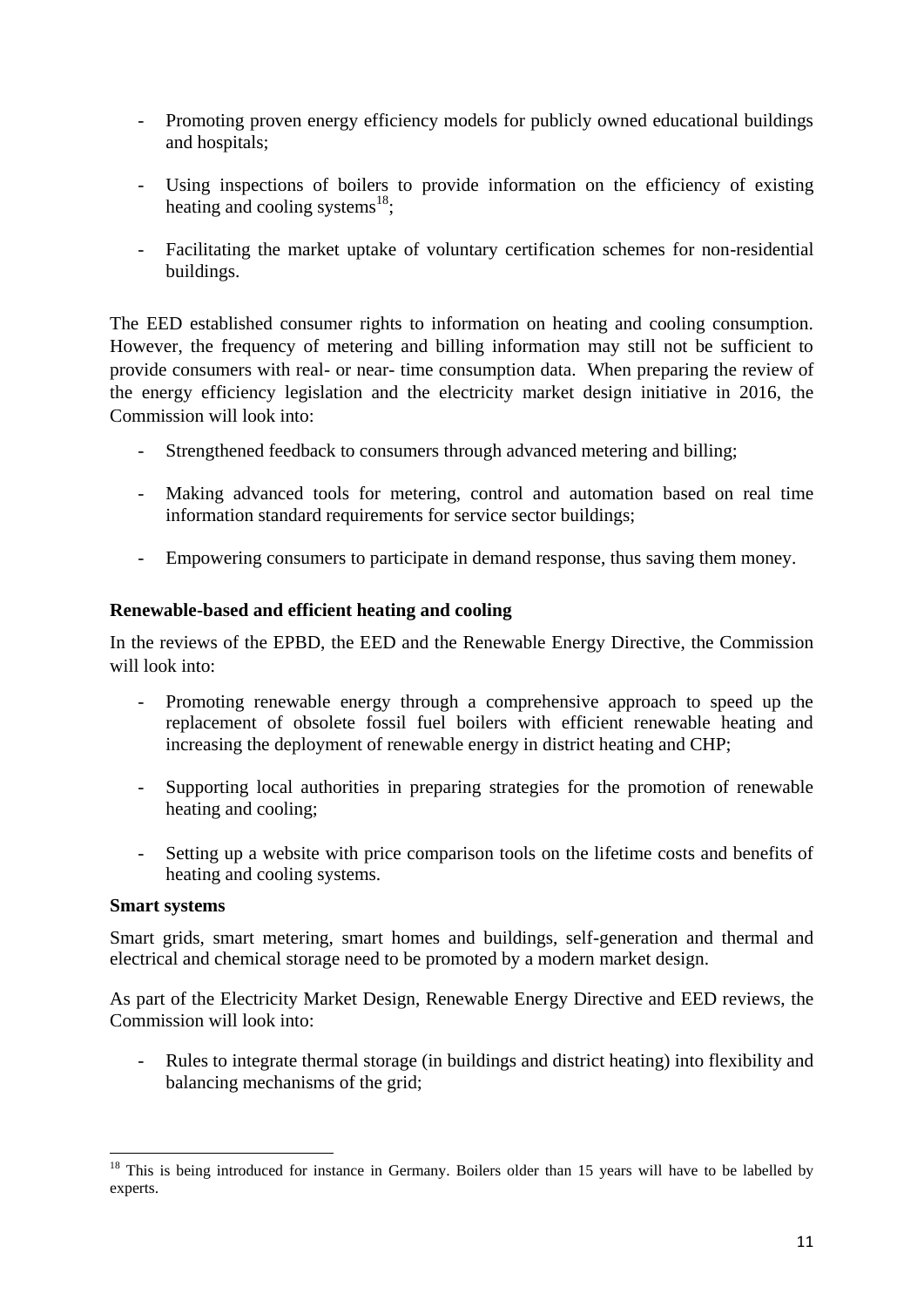- Incentivising citizen participation in the energy market through decentralised production and consumption of electricity;
- Incentivising the uptake of renewable energy in heat production, including CHP;
- Incentivising the take-up of fully interoperable smart buildings solutions, systems and appliances.

The Commission will:

- Intensify cooperation with European consumer associations;
- Extend the work of the BUILD UP skills campaign to improve training for building professionals, in particular through a new module for energy experts and architects<sup>19</sup>;
- Set up sectoral round tables with industry and develop benchmarks/guidance for best practice on energy efficiency and renewable energy. Such round table could also feed information into the Best Available Techniques Reference Documents under the Industrial Emissions Directive;
- Provide guidance for companies in identifying cost saving opportunities from energy audits and Energy Management System;
- Assess good practice in how Member States can stimulate the take-up of the recommendations of company energy audits.

#### **Innovation**

Under the Strategic Energy Technology Plan the Commission will:

- Integrate the results of the industrial sectoral round tables into EU R&D initiatives;
- Promote renewable and waste heat based CHP;
- Examine new approaches to low temperature heating in industry;
- Develop advanced materials and industrialised construction processes with the construction sector and leading institutions in materials and industry.

Research, innovation and demonstration actions funded by Horizon 2020 will also support the EU strategy on heating and cooling.

In addition, the Commission will support the use of ESIF for the implementation of the national and regional heating and cooling-related smart specialisation priorities.

#### **Financing**

**.** 

Under the 'Smart Finance for Smart Buildings' initiative the Commission will:

- Facilitate the aggregation of small projects into investible packages, and, with EEFIG, test a framework for underwriting procedures for financial institutions to incorporate impacts of energy efficiency in everyday market practice;

<sup>&</sup>lt;sup>19</sup> [BUILD UP Skills](http://www.buildupskills.eu/) is a Commission initiative to boost the education and training of craftsmen and other on-site construction workers and system installers in the building sector. The aim is to increase the number of workers qualified to deliver nearly-zero-energy buildings and renovations to high energy performance.